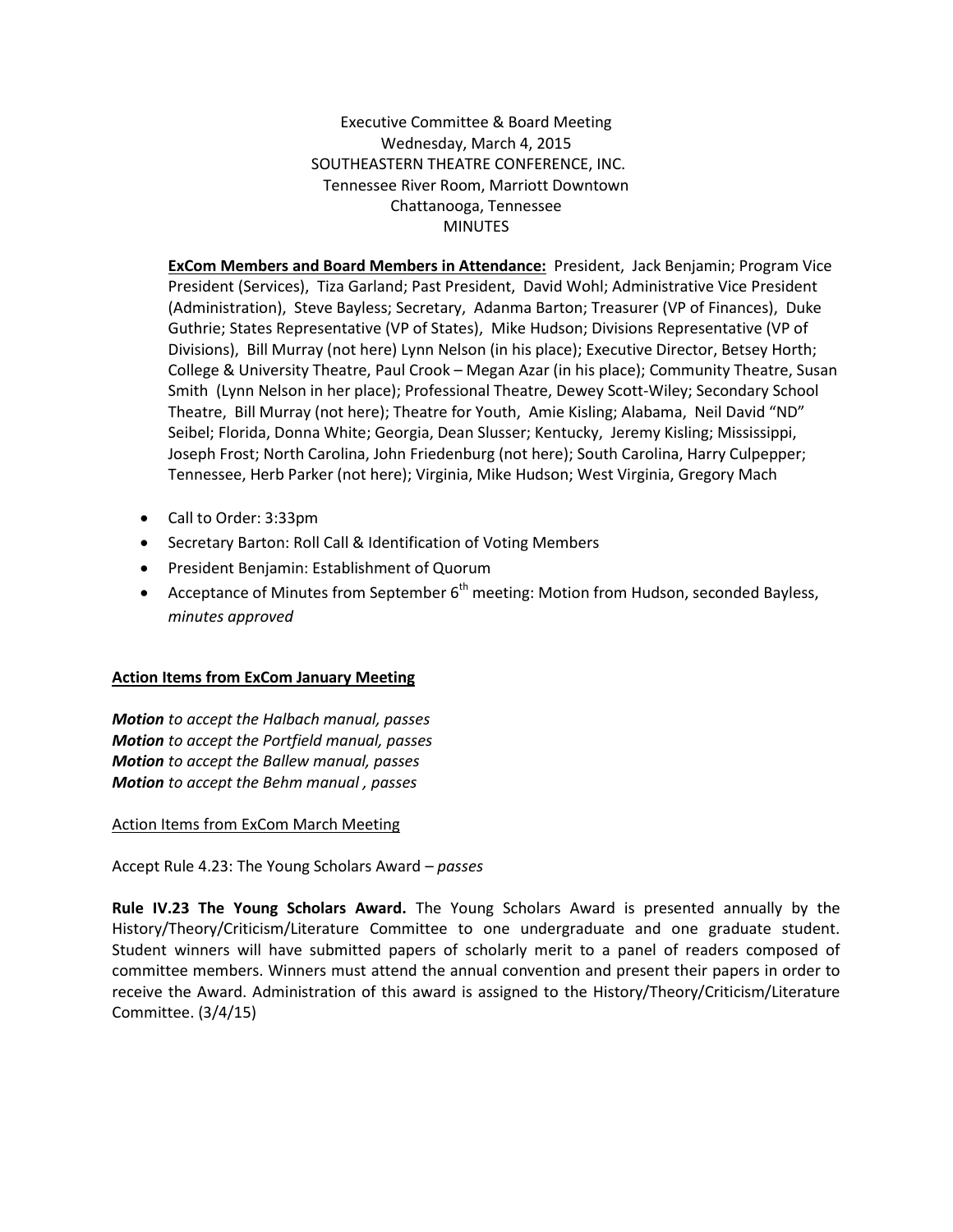Change 2.20: Religion & Theatre *– passes*

**Rule II.20 Religion and Theatre Committee**. The Religion and Theatre Committee is a standing committee which shall consist of those members who express interest in the religion and theatre program of SETC. The chair shall be appointed annually by the President. The duties of the Religion and Theatre Committee shall include, but not be limited to, developing programs for the annual convention and carrying out such projects as may benefit the understanding of religion and theatre in SETC. It is understood that the Religion and Theatre Committee shall be non-sectarian in activity and programming. (3/6/02) encourage diversity and avoid sectarian preferences in regard to program and activity selection. (3/4/15)

# Establish 2.29: Small Theatre Committee *– passes*

**Rule II.29 Small Theatre Program Committee:** The Small Theatre Program Committee is a standing committee which shall consist of those members of SETC employed by a College/University having three (3) or fewer full-time faculty in the area of Theatre, or those having an interest in these types of College/University programs. The Chair shall be appointed annually by the President. The duties of the Small Theatre Program Committee shall include, but not be limited to, developing programs for the annual convention, coordinating with the activities of other committees and carrying out such other projects as may benefit small theatre programs and related fields in the SETC region. (3/4/15)

# **Additional Action Items**

Garland – Several Manuals went through revision:

- Small Theatre Program
- History, Theory, Criticism, & Literature
- Cultural Diversity (as it presently stands)
- Acting & Directing (as it presently stands)
- Voice & Speech
- Musical Theatre
- Stage Movement
- Religion & Theatre
- KEAP Manual (changes in section 2)
- Vice President of Services/Programming President Benjamin recommends to wait on this manual until after new changes take place at end of the conference

### **Items for Discussion**

None

# **Unfinished Business**

None